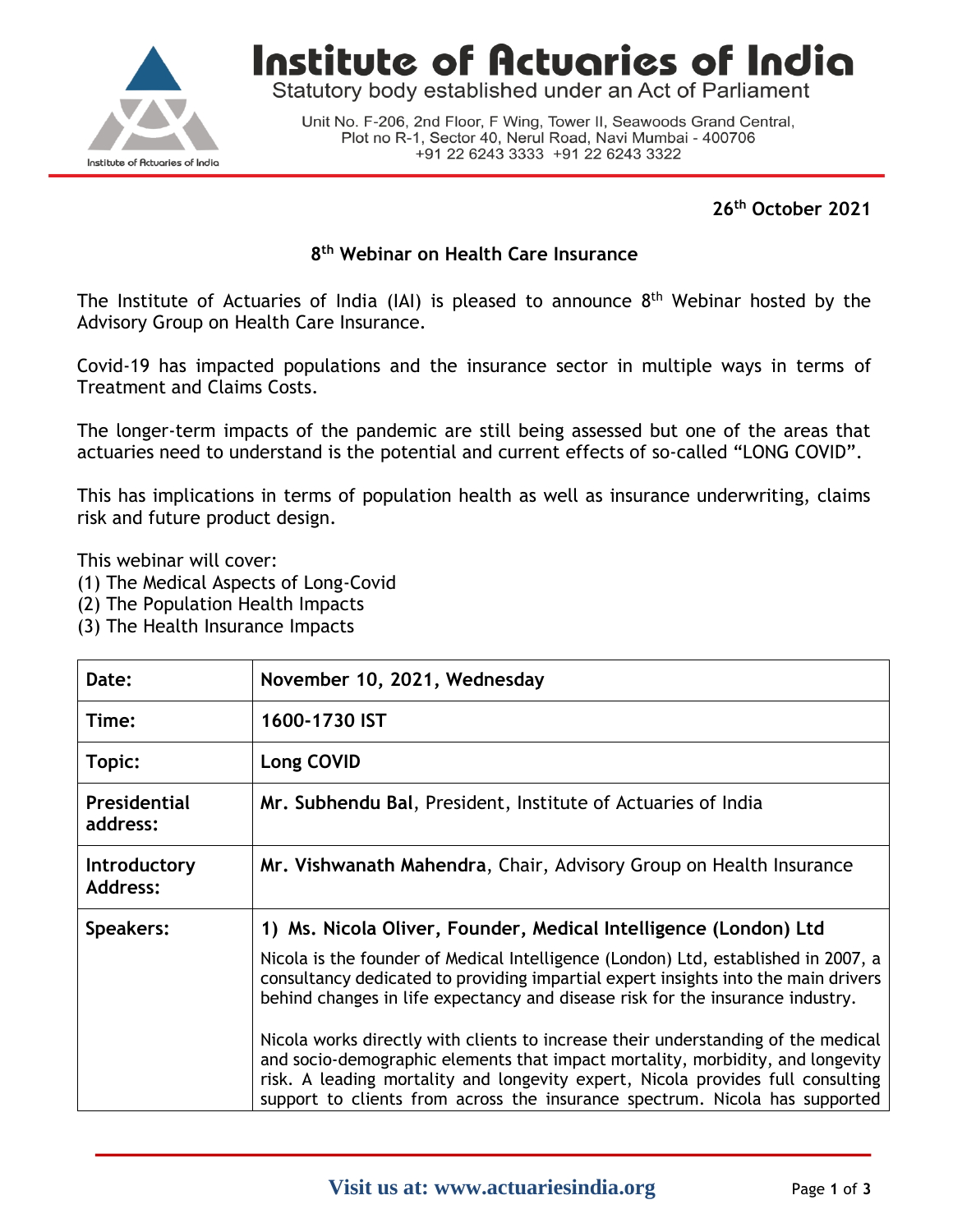

# Institute of Actuaries of India

Statutory body established under an Act of Parliament

Unit No. F-206, 2nd Floor, F Wing, Tower II, Seawoods Grand Central,<br>Plot no R-1, Sector 40, Nerul Road, Navi Mumbai - 400706 +91 22 6243 3333 +91 22 6243 3322

| clients with underwriting, annuity pricing and product development as well as<br>internal model calibration to fulfill regulatory requirement.                                                                                                                                                                                                                                                                                                                                                                                                                         |  |  |
|------------------------------------------------------------------------------------------------------------------------------------------------------------------------------------------------------------------------------------------------------------------------------------------------------------------------------------------------------------------------------------------------------------------------------------------------------------------------------------------------------------------------------------------------------------------------|--|--|
| Nicola's background includes a long career in the UK National Health Service,<br>firstly in intensive care, and latterly in Public Health.                                                                                                                                                                                                                                                                                                                                                                                                                             |  |  |
| Nicola is an affiliate member of the Institute and Faculty of Actuaries, (IFoA),<br>and is chair of the IFoA diabetes working party, deputy chair of IFoA antibiotic<br>resistance working party, a member of the IFoA Health and Care Board, and a<br>member and co-chair of the COVID-19 Actuarial Response Group (ARG).                                                                                                                                                                                                                                             |  |  |
| She located to Provence in the South of France in January 2019 to enjoy the<br>benefits of all that a Mediterranean lifestyle has to offer!                                                                                                                                                                                                                                                                                                                                                                                                                            |  |  |
| 2) Ms. Josephine Robertson, Associate Director of Actuarial, Optum                                                                                                                                                                                                                                                                                                                                                                                                                                                                                                     |  |  |
| Josephine Robertson is a Health and Care actuary with keen interest in the<br>interplay of demographic risk, public health, policy, health systems and insurance<br>industry.                                                                                                                                                                                                                                                                                                                                                                                          |  |  |
| Working with pension schemes, insurers and reinsurers, Josephine has experience<br>in the ongoing management of demographic risk, including longevity, mortality,<br>and morbidity. Josephine applies this expertise, alongside public health<br>knowledge, when working in the public interest on the provision and<br>sustainability of universal health coverage.                                                                                                                                                                                                   |  |  |
| Josephine has a MA in Economics, a Master of Public Health, is a Fellow of the<br>Institute and Faculty of Actuaries and a Chartered Enterprise Risk Actuary.                                                                                                                                                                                                                                                                                                                                                                                                          |  |  |
| She is an active volunteer within the actuarial profession including the COVID-19<br>Action Taskforce, professional education process and the Population Health<br>Management research working party.                                                                                                                                                                                                                                                                                                                                                                  |  |  |
| 3) Mr. Adrian Baskir, Chief Underwriting Officer, Bupa Insurance Ltd                                                                                                                                                                                                                                                                                                                                                                                                                                                                                                   |  |  |
| Adrian has over 30 years' experience in the insurance industry including more<br>than 20 years in health insurance. He works for Bupa Insurance Ltd (one of the<br>world's leading private medical insurers) where he is currently Chief Underwriting<br>Officer for Bupa's domestic UK insurance and the Bupa Global business. The<br>latter sells worldwide cover in most markets globally. He has previously been<br>Bupa's Chief Actuary in International Markets, and in the UK. He also lived and<br>worked in South Africa until moving to the UK in late 2008. |  |  |
| Adrian has been active within the actuarial profession for many years in South<br>Africa, UK and internationally. This includes currently Chair (since 2018) of the<br>International Actuarial Association Health Section having been on the IAAHS Board<br>since 2012; Council member of the Institute and Faculty of Actuaries for 3 years;                                                                                                                                                                                                                          |  |  |